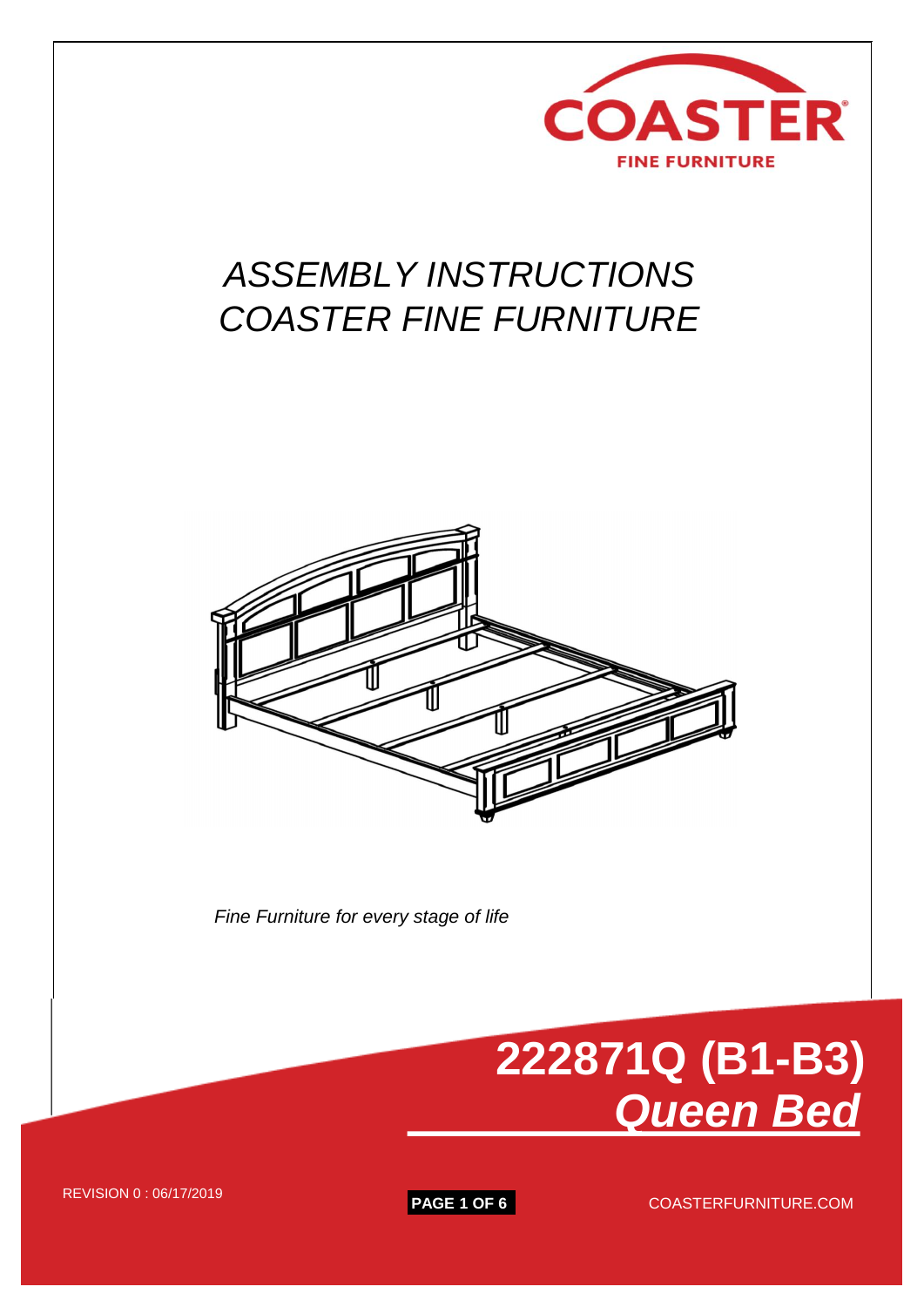### **ASSEMBLY INSTRUCTIONS**



#### **ASSEMBLY TIPS:**

- 1. Remove hardware from box and sort by size.
- 2. Please check to see that all hardware and parts are present prior to start of assembly.
- 3. Please follow attached instructions in the same sequence as numbered to assure fast & easy assembly.



#### **WARNING!**

1. Don't attempt to repair or modify parts that are broken or defective. Please contact the store immediately.

2. This product is for home use only and not intended for commercial establishments.



### **B1 (BOX 1)**

| <u>,,,,,,,,</u>        |                                                         |                    |                      |
|------------------------|---------------------------------------------------------|--------------------|----------------------|
| $\blacktriangle$       | <b>HEADBOARD PANEL</b>                                  |                    | 1PC                  |
| $\mathbf B$            | <b>LEFT HEADBOARD LEG</b>                               |                    | 1PC                  |
| $\mathbf C$            | <b>RIGHT HEADBOARD LEG</b>                              |                    | 1PC                  |
| <u>B1 (BOX 2)</u><br>D | <b>FOOTBOARD</b>                                        |                    | 1PC                  |
| <u>B1 (BOX 3)</u>      |                                                         |                    |                      |
| E                      | <b>BED RAIL</b>                                         |                    | 2PCS                 |
| F                      | <b>BED SLAT SUPPORT WITH</b><br><b>LEVELER</b>          |                    | 4PCS                 |
| $\mathbf G$            | <b>BED SLAT</b>                                         |                    | 4PCS                 |
| <b>HB</b>              | 222871Q (B1)<br>FROM BOX 1<br><b>HEADBOARD COMPLETE</b> |                    | 1PC                  |
| D                      | 222871Q (B2)<br><b>FROM BOX 2</b><br><b>FOOTBOARD</b>   |                    | 1PC                  |
|                        |                                                         | <b>PAGE 2 OF 6</b> | COASTERFURNITURE.COM |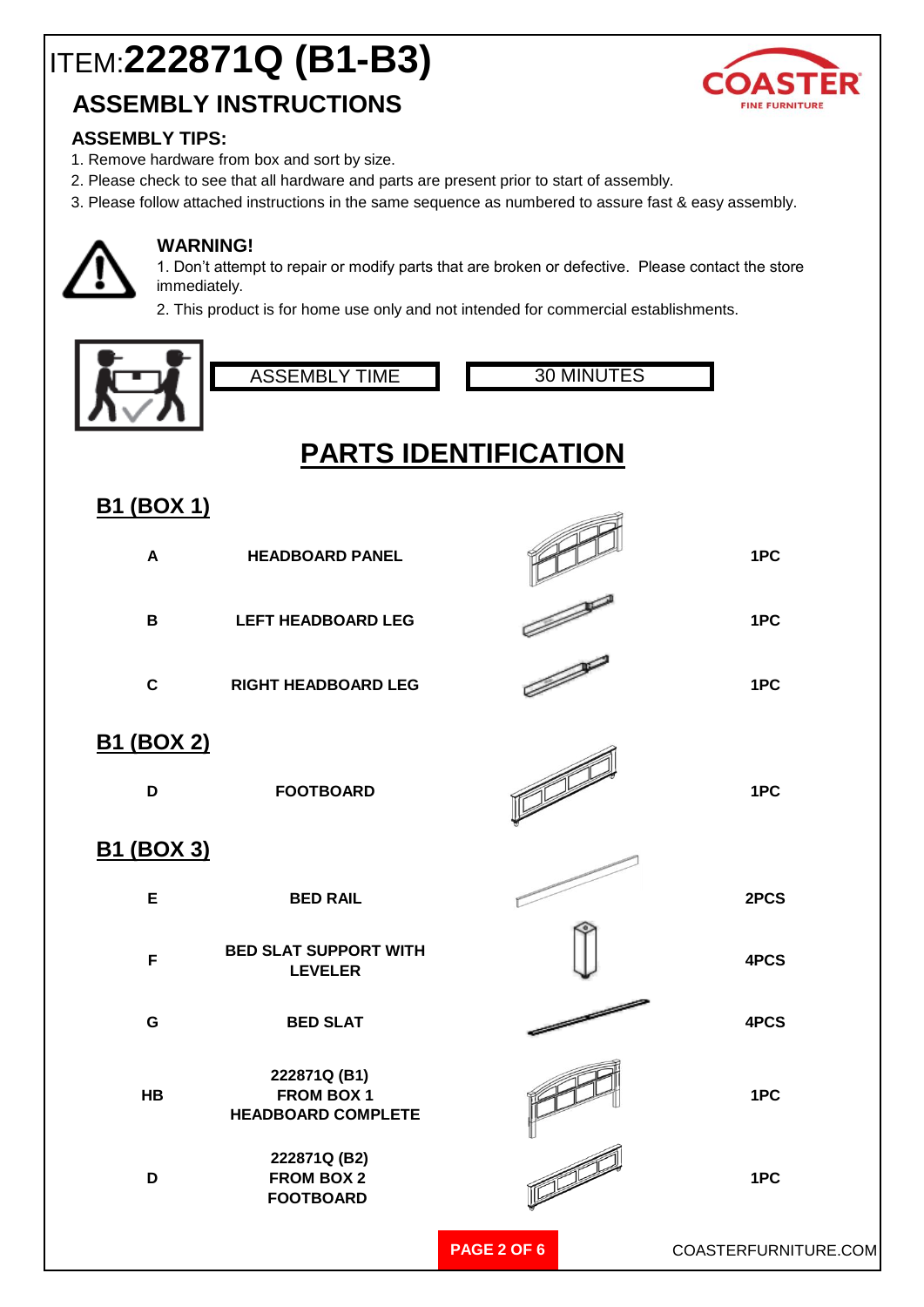

#### **ASSEMBLY TIPS:**

- 1. Remove hardware from box and sort by size.
- 2. Please check to see that all hardware and parts are present prior to start of assembly.
- 3. Please follow attached instructions in the same sequence as numbered to assure fast & easy assembly.



#### **WARNING!**

1. Don't attempt to repair or modify parts that are broken or defective. Please contact the store immediately.

2. This product is for home use only and not intended for commercial establishments.

## **HARDWARE IDENTIFICATION**

### **Z-B3 (BOX 3) - HARDWARE PACK IS LOCATED IN 222871Q(B3)**

| $\mathbf{1}$ | <b>BOLT</b><br>(M8 X 40mm - RBW)                | TATALOGIC | 10PCS |
|--------------|-------------------------------------------------|-----------|-------|
| $\mathbf{2}$ | <b>LOCK WASHER</b><br>(M8 - RBW)                |           | 10PCS |
| 3            | <b>FLAT WASHER</b><br>(M8 - RBW)                |           | 10PCS |
| 4            | <b>ALLEN WRENCH</b><br>$(M5 - BLK)$             |           | 1PC   |
| 5            | <b>FLAT HEAD SCREW</b><br>(CSK M4 X 30mm - BLK) | PRODUCE   | 8PCS  |

#### **NOTE:**

**Phillips head screw driver is required in the assembly process; however, manufacturer does not provide this item.**

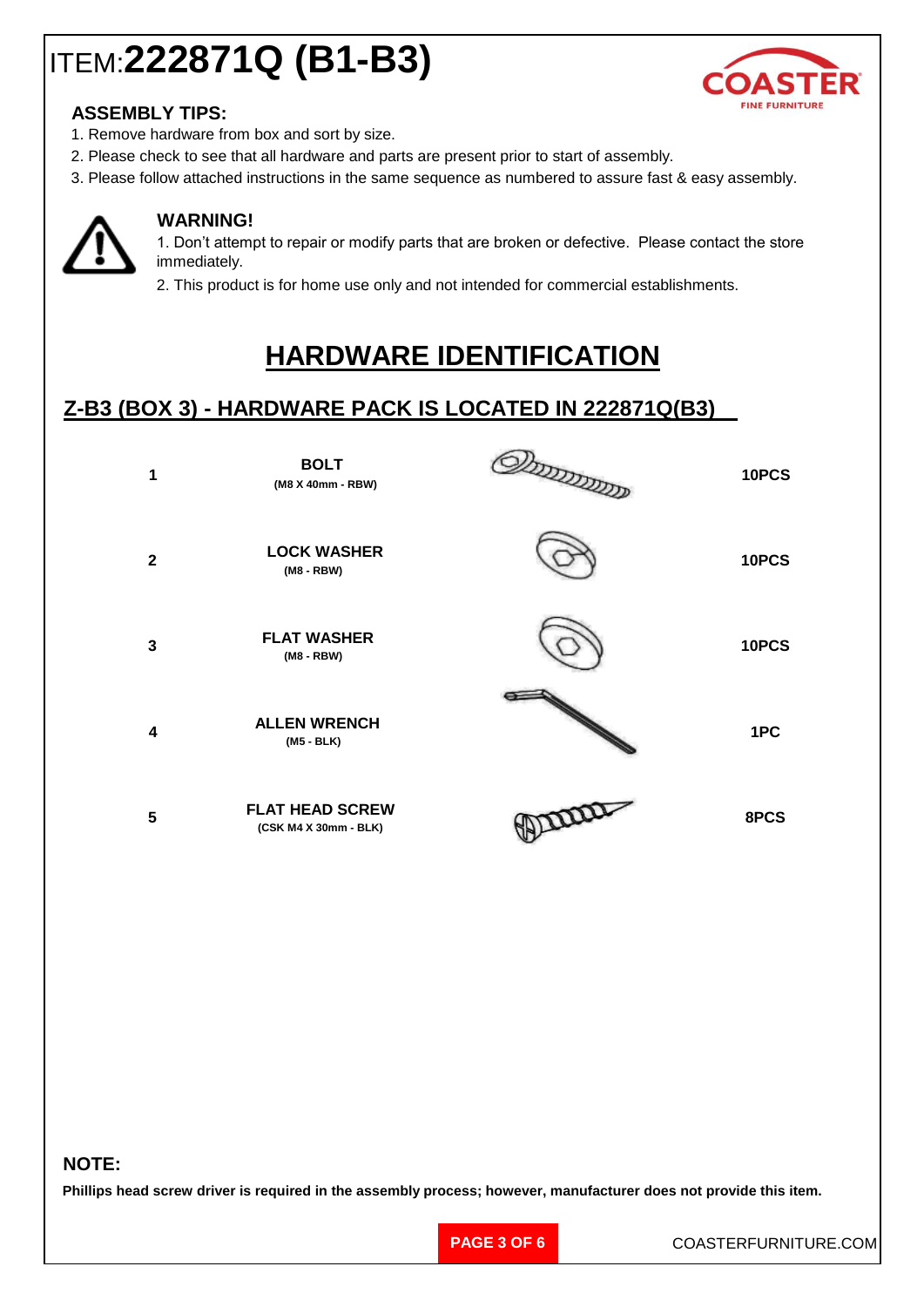

### **ASSEMBLY INSTRUCTIONS**

## **STEP 1**

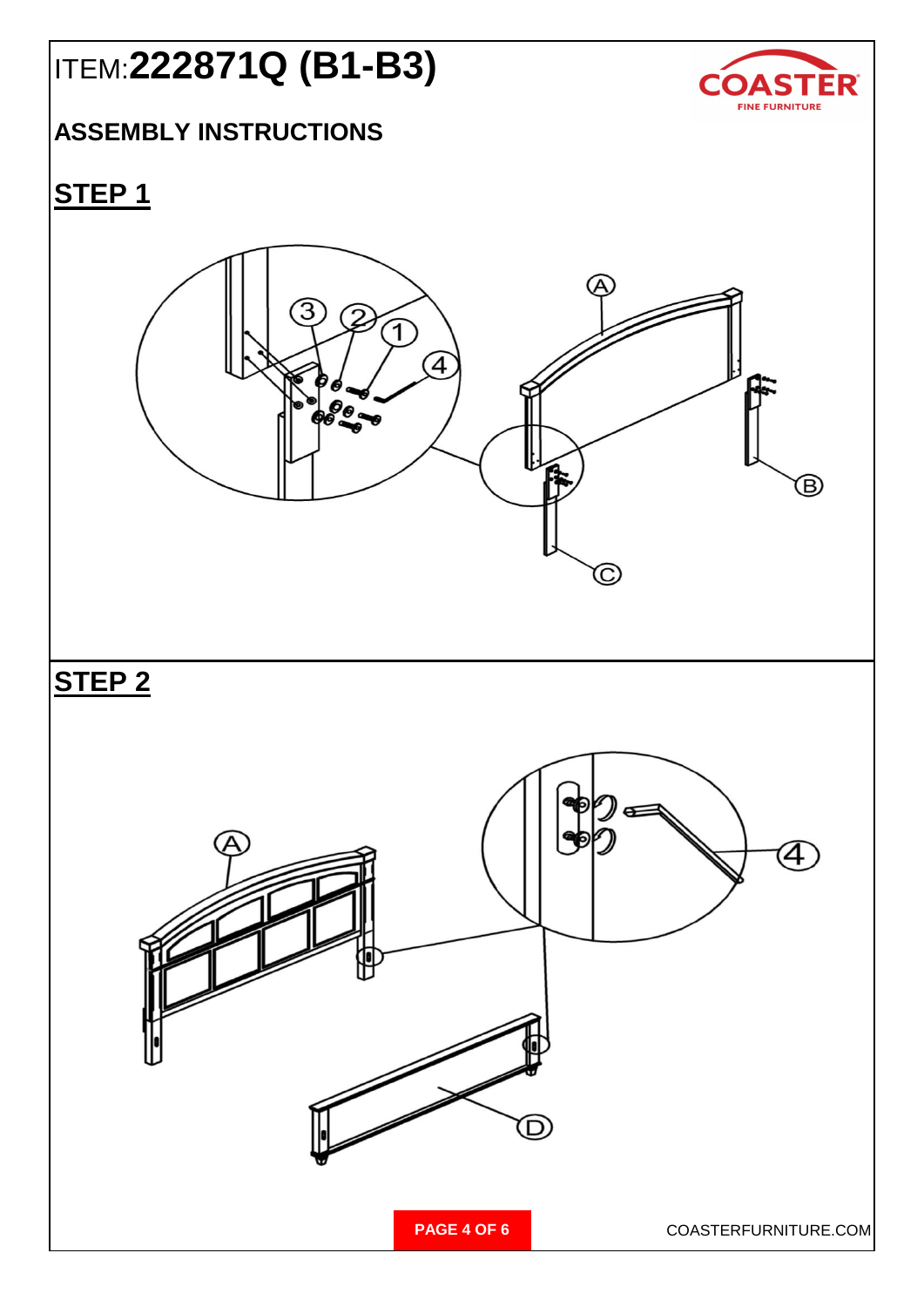

## **ASSEMBLY INSTRUCTIONS**

### **STEP 3**

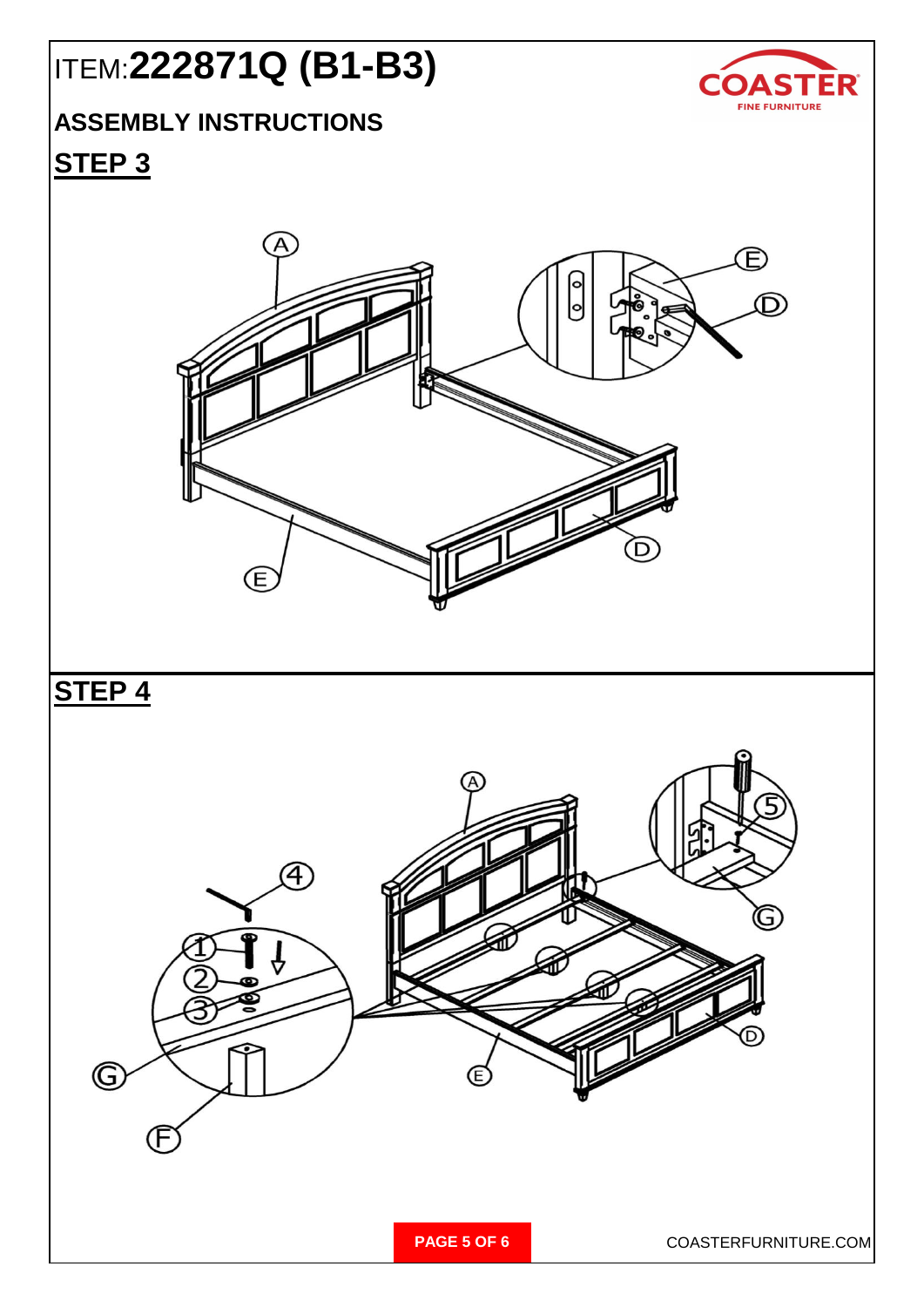## **ASSEMBLY INSTRUCTIONS**

## **STEP 5 COMPLETE**







**PAGE 6 OF 6** COASTERFURNITURE.COM